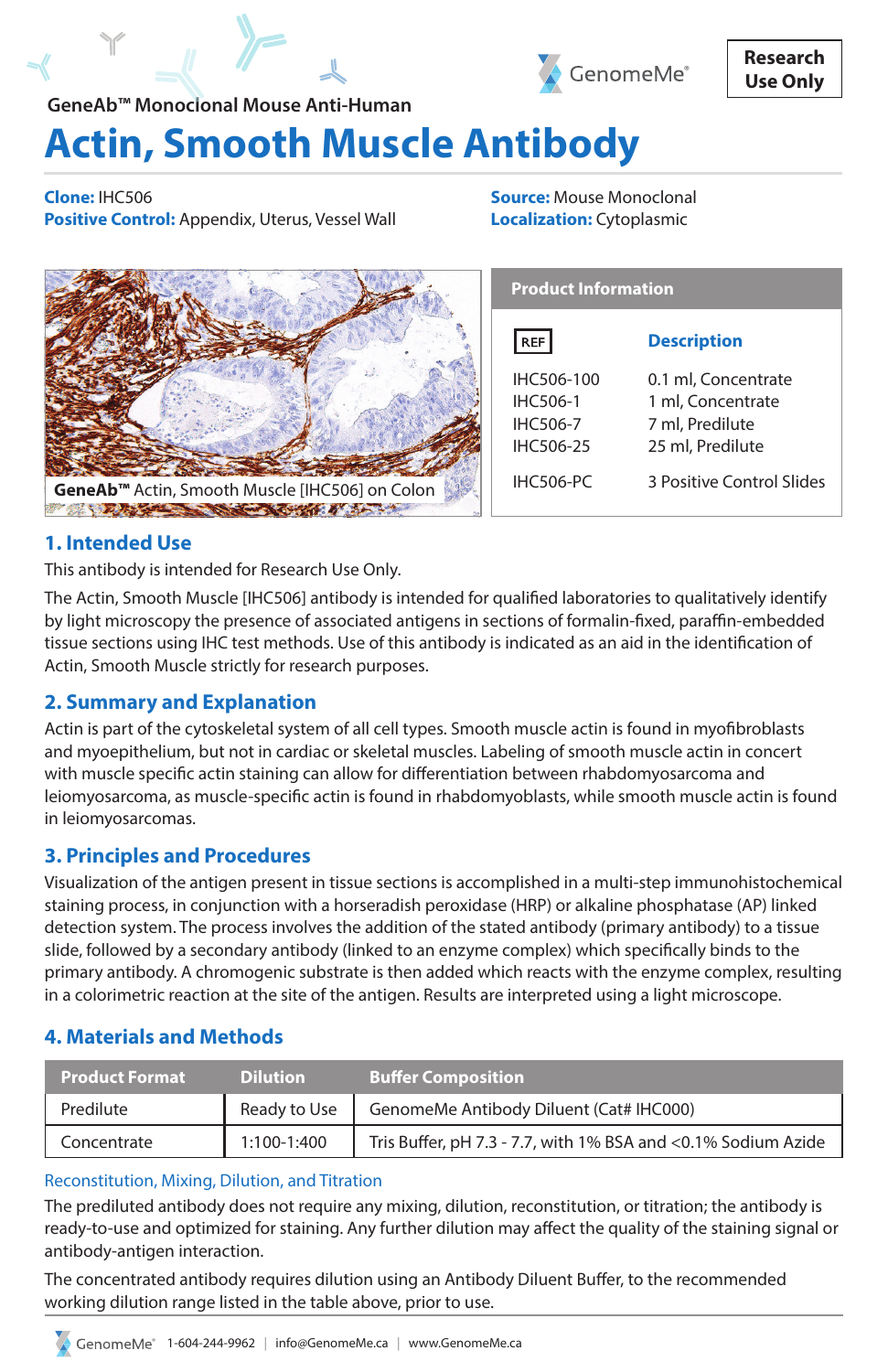## Storage and Handling

#### Store at 2-8°C.

To ensure stability, immediately replace vial back in the refrigerator after each use. When stored correctly, the antibody is stable until the expiry date indicated on the label.

Positive and negative controls should be concurrently run with tissue specimens, to enable identification of any inadequacies with the antibody or reagents. If antibody stability issues are suspected, please contact GenomeMe Customer Service at **info@genomeme.ca**.

#### Specimen Collection and Preparation for Analysis

Each tissue section should be fixed with 10% neutral buffered formalin, cut to the applicable thickness (4µm), and placed on a glass slide that is positively charged. The prepared slide should then be baked for a minimum of 30 minutes in a 53-65°C oven (do not exceed 24 hours).

*Note:* Performance evaluation has been shown on human tissues only. Variable results may occur due to extended fixation time or variations in tissue preparation.

#### Materials Required But Not Provided

The following materials are required but are not provided:

a) Detection system (ie. BOND Polymer Refine Detection Kit or UltraView Universal DAB Detection Kit)

- b) Chromogen (ie. DAB Substrate Kit)
- c) IHC wash buffer and blocking solution
- d) Hematoxylin or other counterstaining reagents
- e) Ethanol or reagent alcohol, xylene or xylene substitute and mounting medium
- f) Antibody diluents
- g) Positive and negative control tissue

# **5. Instructions For Use**

Recommended Staining Protocols for the Actin, Smooth Muscle [IHC506] antibody:

#### *Automated Staining with Leica Biosystems Bond-MAX Platform:*

This primary antibody has been optimized and validated using the Leica Bond-MAX Fully Automated IHC & ISH Stainer, applying IHC Protocol F. Antibody concentrate dilution range is 1:100-1:200.

The following edits are recommended for the protocol:

- a) Marker Incubation Time: 30 minutes
- b) Rearrange the "Peroxide Block" step to occur after "Polymer" but before "Mixed DAB Refine" step.

#### *Automated Staining with Ventana BenchMark ULTRA Platform:*

This primary antibody has been optimized and validated using the Ventana BenchMark ULTRA IHC/ISH System. Antibody concentrate dilution range is 1:200-1:400.

Recommended protocol parameters are as follows:

- a) Detection Kit: UltraView DAB IHC
- b) Primary Antibody: 32 minutes, 25**°**C

For all other automated IHC staining systems, refer to the corresponding user manual for specific instructions.

#### *Manual Staining:*

- 1. **Pretreatment:** Perform heat-induced epitope retrieval (HIER) at pH 6 for 10 to 30 minutes.
- 2. **Blocking:** If HRP is used, block with peroxidase blocking solution for 10-15 minutes at room temperature. Replace with alkaline phosphatase blocking solution if an AP system is used.
- 3. **Primary Antibody:** Apply and incubate antibody for 30-60 minutes at room temperature or overnight at 4°C.
- 4. **Secondary Antibody:** Apply and incubate for 20-30 minutes at room temperature.
- 5. **Substrate Development:** Apply and incubate with DAB or Fast Red for 5-10 minutes at room temperature.
- 6. **Counterstaining:** Counterstain with hematoxylin for 0.5-5 minutes, based on the hematoxylin used.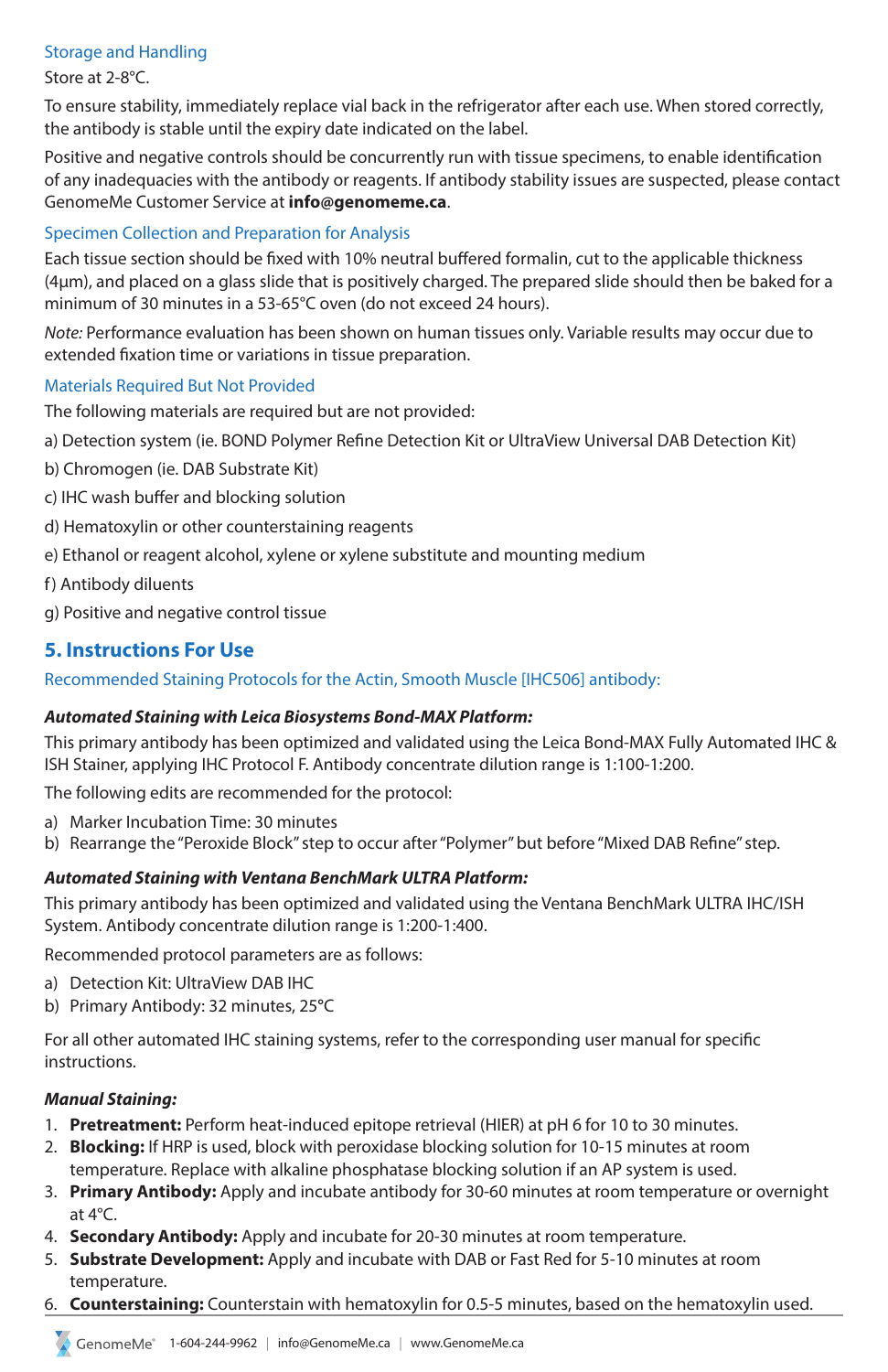Rinse with distilled water and bluing solution for 30 seconds.

7. Dehydrate and apply coverslip.

## **6. Quality Control Procedures and Interpretation of Results**

The immunohistochemical staining process results in a colorimetric reaction at the site of the antigen, localized by the primary antibody. The tissue specimen result should be interpreted only after the positive and negative control tissues have been analyzed. It is recommended to include a set of tissue controls with each staining run to monitor for antibody, tissue, and reagent performance.

Tissue sections may contain both positive and negative staining elements. In these cases and where applicable, these sections may serve as both the positive and negative tissue control.

#### Positive Control Tissue

A positive control tissue should be processed in the same manner as the specimen and run with each test condition to provide control for variables such as tissue processing, fixation, and staining. It should function to provide validity to the specimen results obtained and can consist of fresh autopsy, biopsy, or surgical tissue.

Once stained, the positive control tissue should analyzed first to ensure that the antibody and all reagents are performing as intended. Counterstaining will result in a blue coloration, which may range from pale to dark depending on the length of the incubation time and potency of the hematoxylin. If positive staining is not observed, the positive control tissue must be deemed invalid and the results obtained with the tissue specimen must also be treated as such.

#### Negative Control Tissue

Some tissue sections can also function as an internal negative control due to the diversity of staining elements present. This, however, should first be confirmed by the user. Tissue components that do not stain should demonstrate an absence of specific staining. If specific staining is observed, the negative control tissue must be deemed invalid and the results obtained with the tissue specimen must also be treated as such.

#### Tissue Specimens

Tissue specimens should only be analyzed after the positive and negative control tissues have been deemed valid. Negative staining indicates that the antigen was not detected in the tissue while positive staining represents the presence of the antigen.

A tissue section stained with hematoxylin and eosin should be used to analyze the morphology of the tissue specimen.

#### Peformance Characteristics

This antibody has been validated by immunohistochemistry using FFPE human tissue microarray sections comprised of different types of normal and cancerous tissues. Strong positive staining was observed on all smooth muscle cells in vessels. No staining was observed on epithelial cells, hepatocytes, lymphocytes and colorectal/breast cancer cells. A representative positive staining image is shown on Page 1.

## **7. Troubleshooting**

- 1. If tissue sections wash off the slide, this may be caused by:
	- a) Slides are not positively charged.
	- b) Inadequate neutral-buffering of the formalin used for the fixation process.
	- c) A thick tissue section.
	- d) Inadequate drying of the tissue section prior to staining.
- 2. If the positive control tissue exhibits negative staining, this may be due to:
	- a) An issue with the primary antibody or one of the secondary reagents.
	- b) Improper collection, fixation or deparaffinization of the tissue section.
	- c) Errors in the IHC staining process.
- 3. If the positive control tissue exhibits weaker staining than expected, this may be due to sub-optimal IHC conditions, partial degradation of the primary antibody or improper storage of secondary reagents. Analysis of the positive and/or negative control tissues can help with determining the cause.

For assistance with all other types of inquiries, please contact GenomeMe Customer Service at **info@**